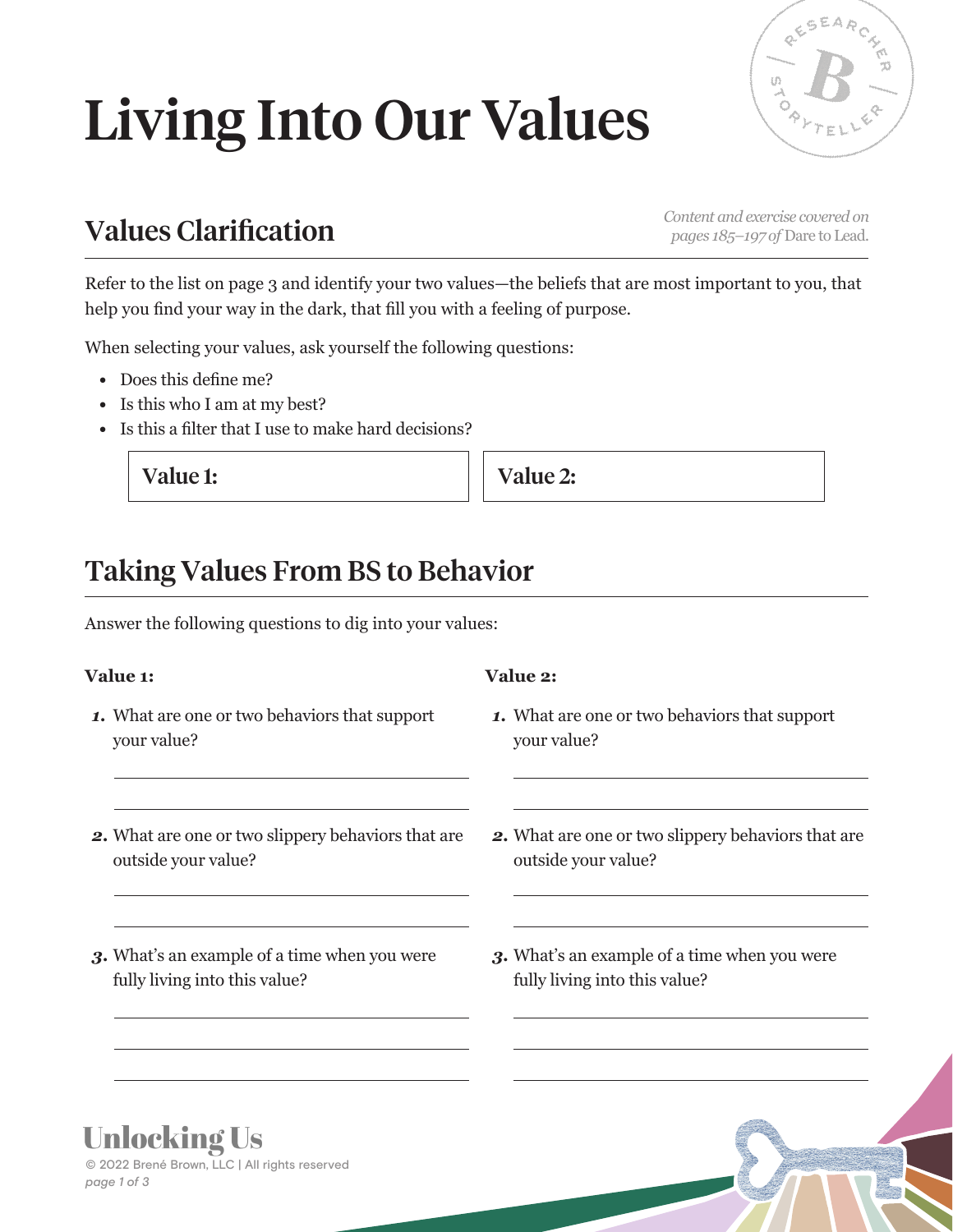Keeping in mind both of your values, answer the following:

- *1.* Who is someone who knows your values and supports your efforts to live into them?
- *2.* What does support from this person look like?
- *3.* What can you do as an act of self-compassion to support yourself in the hard work of living into your values?
- *4.* What are the early warning indicators or signs that you're living outside your values?

*5.* What does it feel like when you're living into your values?

*6.* How can you check yourself?